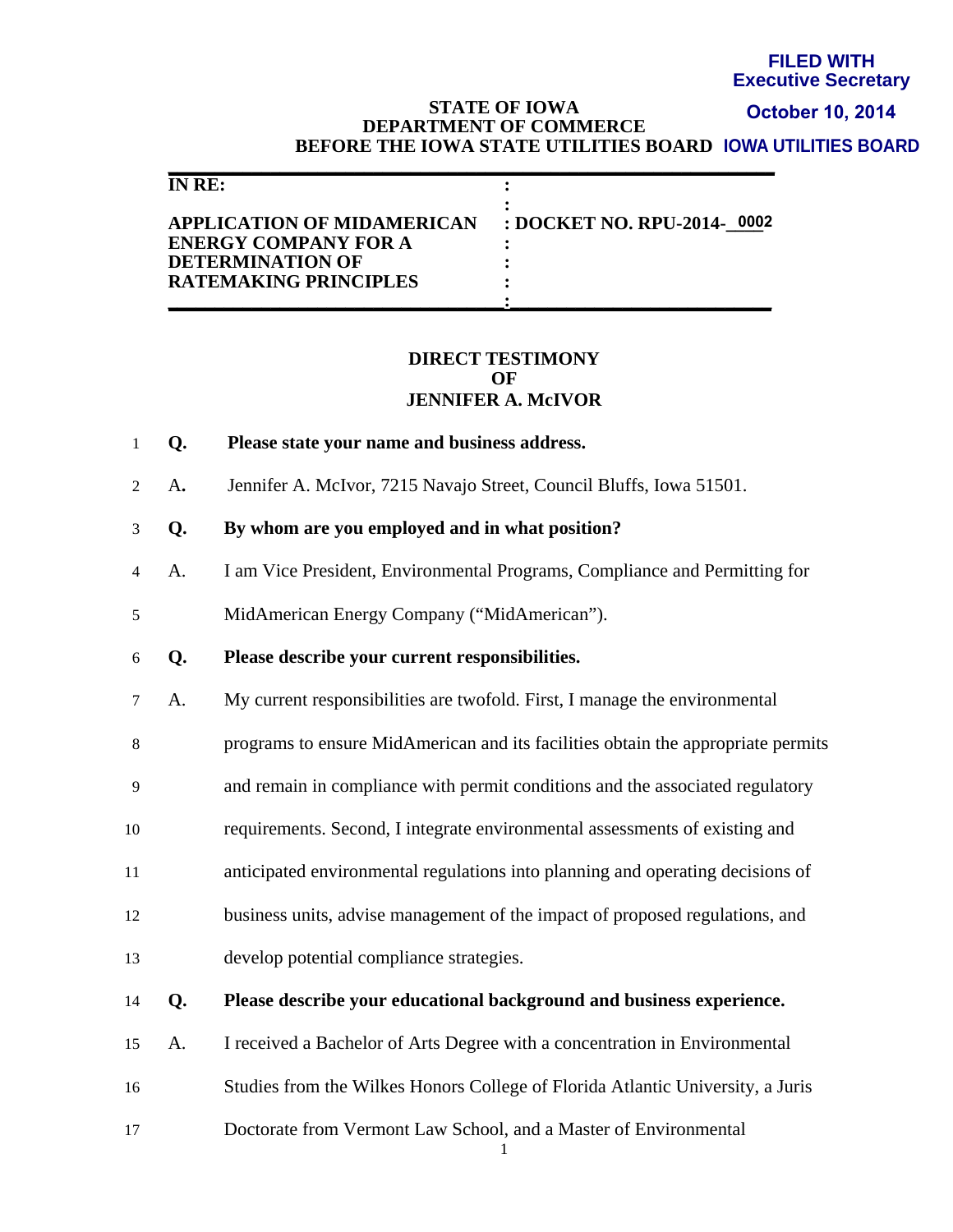| $\mathbf{1}$   | Management from the Yale School of Forestry and Environmental Studies. I was     |
|----------------|----------------------------------------------------------------------------------|
| 2              | admitted by examination to practice law in Iowa and Nebraska and maintain my     |
| 3              | licensure in both states. During law school, I clerked for the Nebraska Attorney |
| $\overline{4}$ | General Office of Agriculture, Environment and Natural Resources. During         |
| 5              | graduate school, I clerked for The Wilderness Society in Washington, D.C. I      |
| 6              | joined MidAmerican in 2008 as an environmental coordinator at Walter Scott       |
| $\tau$         | Energy Center. I joined the environmental services department as a senior        |
| 8              | environmental coordinator in 2010 and was promoted to director, environmental    |
| 9              | programs in 2012. In 2014, I was promoted to my current position.                |

# **PURPOSE OF TESTIMONY**

# 10 **Q. What is the purpose of your testimony?**

| 11 | A. | The purpose of my testimony is to address the environmental impact of         |
|----|----|-------------------------------------------------------------------------------|
| 12 |    | MidAmerican's proposed new wind power project—the Wind IX Iowa Project        |
| 13 |    | ("Wind IX" or "Project") and to sponsor Section 4.2 (Environmental Impact) of |
| 14 |    | MidAmerican's application for the establishment of ratemaking principles      |
| 15 |    | ("Ratemaking Principles Application") that will govern MidAmerican's          |
| 16 |    | development of Wind IX. My testimony is based upon the development of up to   |
| 17 |    | 162 megawatts ("MW") of wind energy generation. The volume of the             |
| 18 |    | Ratemaking Principles Application containing the above-described information  |
| 19 |    | (i.e., Section 4.2) is identified as Volume I in this docket.                 |

### **REGULATORY REQUIREMENTS**

20 **Q. Would you identify and briefly describe all of the environmental permits**  21 **required to construct and operate Wind IX?**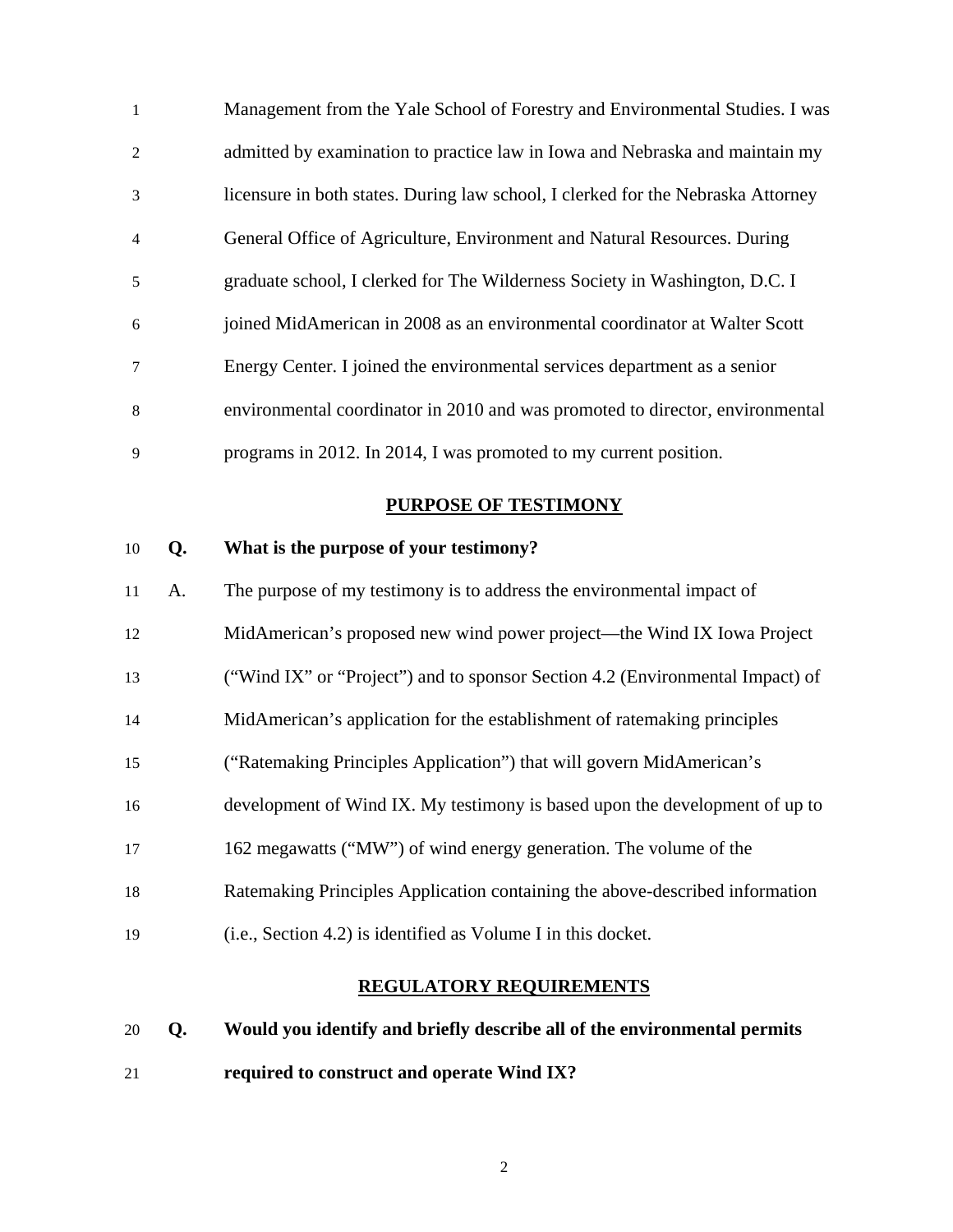| 1              | A. | MidAmerican has identified the permits and approvals that will be required to         |
|----------------|----|---------------------------------------------------------------------------------------|
| $\overline{c}$ |    | construct and operate each of the sites that will eventually comprise the proposed    |
| $\mathfrak{Z}$ |    | Project. It is anticipated that each Project site will require very few environmental |
| 4              |    | approvals for construction because of the agricultural nature of the likely turbine   |
| 5              |    | locations, and will require no environmental permits for operation. Although the      |
| 6              |    | construction contractor will need to obtain a National Pollutant Discharge            |
| 7              |    | Elimination System ("NPDES") permit from the Iowa Department of Natural               |
| $\,8$          |    | Resources ("IDNR") for Project-related construction storm water discharges, it is     |
| 9              |    | not anticipated that any other environmental permits will be required.                |
| 10             | Q. | Will MidAmerican obtain all permits and approvals necessary to construct              |
| 11             |    | and operate Wind IX?                                                                  |
| 12             | A. | Yes. MidAmerican will obtain all necessary construction and operating permits         |
| 13             |    | and approvals in a timely manner, as it has done with respect to all eight (8) of our |
| 14             |    | prior MidAmerican wind projects.                                                      |
| 15             | Q. | Will MidAmerican meet and abide by all terms and conditions imposed by                |
| 16             |    | the necessary permits and approvals?                                                  |
| 17             | A. | Yes. MidAmerican will abide by all such terms and conditions.                         |
|                |    | <b>ENVIRONMENTAL IMPACT TO THE STATE AND COMMUNITY (41.3(4)"b")</b>                   |
| 18             | Q. | Please compare the proposed facilities with other feasible sources of supply          |
| 19             |    | as it relates to the environmental impact to the state and communities where          |
| 20             |    | the facilities will eventually be located.                                            |
| 21             | A. | Wind IX compares favorably with other feasible sources of supply as it relates to     |
| 22             |    | environmental impacts. MidAmerican will obtain easements for the parcels of           |

23 land for each of the wind turbines that comprise Wind IX and will purchase the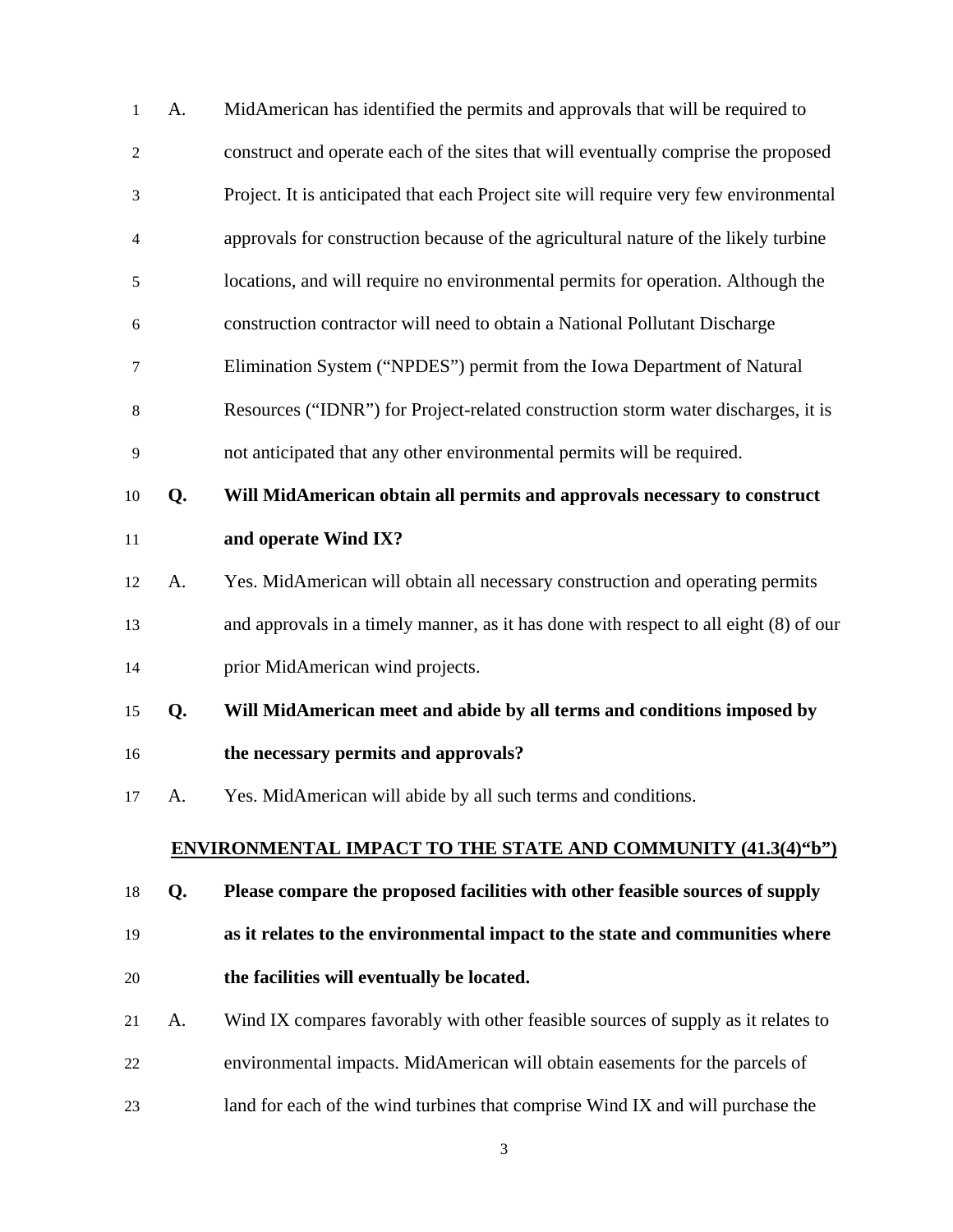1 land for any necessary substations. Each turbine is expected to occupy an area that 2 is approximately four-tenths (0.4) of an acre. Although a portion of the property 3 where each turbine resides will no longer be available for agricultural production, 4 this will be a relatively small amount of property (i.e., four-tenths of an acre per 5 turbine). Moreover, construction of Wind IX will not significantly affect 6 agricultural production in the surrounding area.

7 Wind IX is not expected to have any significant impact on plants or 8 wildlife. Prior to construction of the turbines, each parcel of property will be 9 evaluated to ensure that the proposed siting of the facilities on that parcel will not 10 likely have a detrimental impact to any threatened or endangered species or 11 critical habitat. Because the turbine locations are anticipated to be largely on land 12 that is currently being used for agricultural crop production, significant impacts to 13 federal or state endangered or threatened species are not anticipated. In addition, 14 because the turbines will be located on property that maximizes each turbine's 15 wind profile, the turbines will not be in areas with trees and associated habitat 16 necessary to support avian or bat species. Therefore, it is not anticipated that 17 Wind IX will significantly impact avian or bat species or their habitats. 18 Furthermore, because operation of Wind IX will also not result in any impact to 19 air quality or water quality, operation of the Project will also not result in any 20 significant impacts to terrestrial and aquatic plants and wildlife. Thus, Wind IX is 21 not expected to have any significant negative impact on plants and wildlife and 22 compares favorably to fossil fuel generation as there are no air emissions or 23 wastewater effluent discharges from the Project's generation.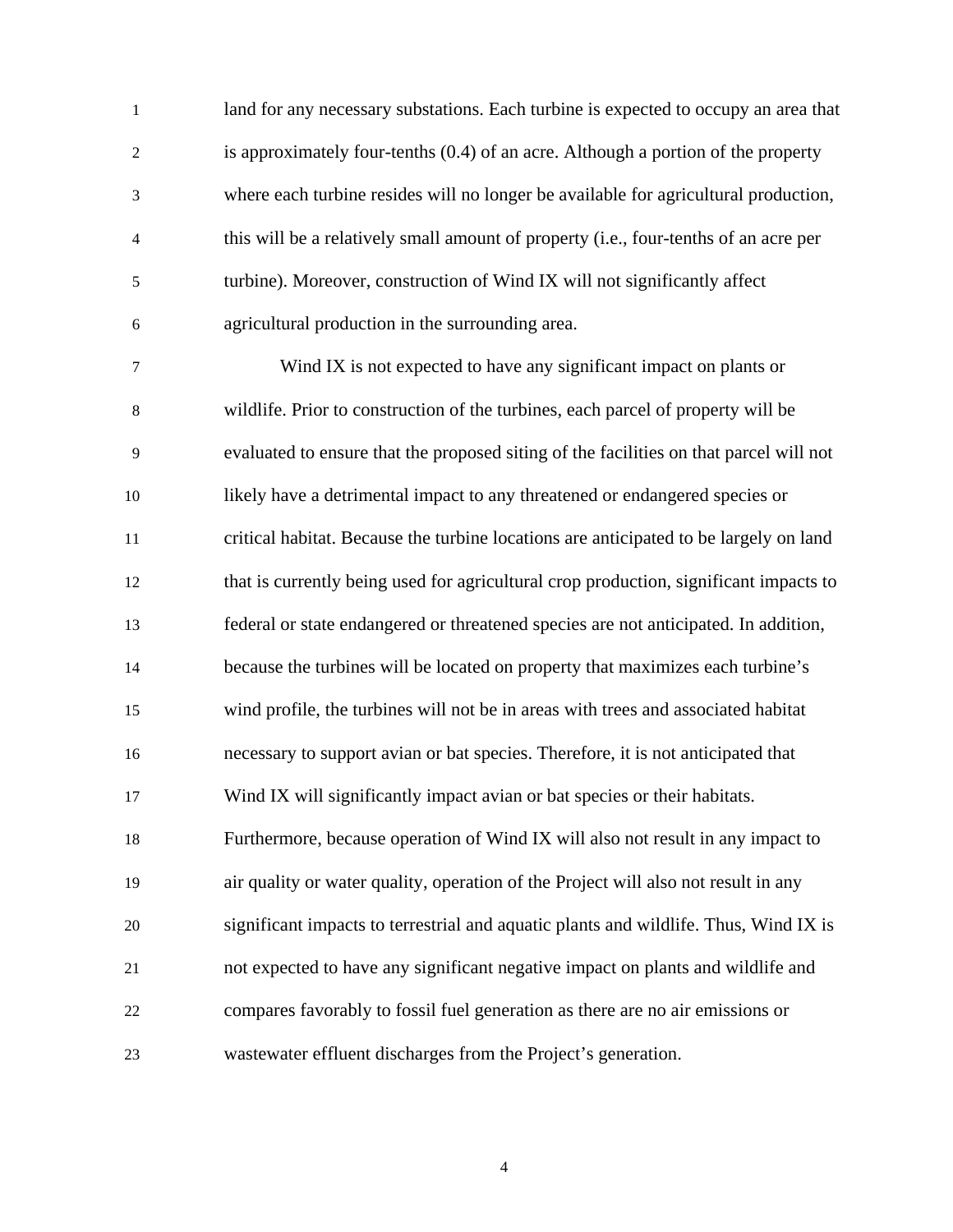| $\mathbf{1}$   | Q. | Would you describe MidAmerican's efforts to minimize accidental releases       |
|----------------|----|--------------------------------------------------------------------------------|
| 2              |    | of contaminants from Wind IX and any programs or plans that will be            |
| 3              |    | employed by the Project in the event an accidental release does occur?         |
| $\overline{4}$ | A. | MidAmerican will develop and employ a number of emergency response plans to    |
| 5              |    | ensure that any spills and releases that may occur are minimized. In addition, |
| 6              |    | MidAmerican will prepare any required Spill Prevention, Control and            |
| 7              |    | Countermeasure Plans and Storm Water Pollution Prevention Plans for use at     |
| 8              |    | each Project site.                                                             |

#### **IMPACT OF THE WIND ENERGY ON AIR, LAND AND WATER**

#### 9 **Q. What is the expected impact of Wind IX on air, land, and water resources?**

10 A. Construction, maintenance and operation of the Project will be in accordance with 11 planning and zoning requirements. The Project's generation will have no air 12 emissions or wastewater effluent discharges. Because each turbine encompasses 13 approximately four-tenths of an acre, a small amount of agricultural land will be 14 taken out of production, even if all of the sites are currently being utilized as 15 agricultural land. Although other renewable energy resources also have beneficial 16 environmental attributes, all other renewable resources would likely have greater 17 impacts on the environment. For example, although solar energy would not have 18 any air or water emissions, the land resource required for large arrays of solar 19 panels and/or collector systems (approximately 10 acres per installed megawatt) is 20 greater than the land impact from a wind energy resource. Similarly, energy 21 produced from biomass could have a greater impact on land resources than wind 22 energy if it involved the harvesting of an alternative fuel source, such as lumber. 23 Therefore, among the renewable alternative sources, wind energy represents a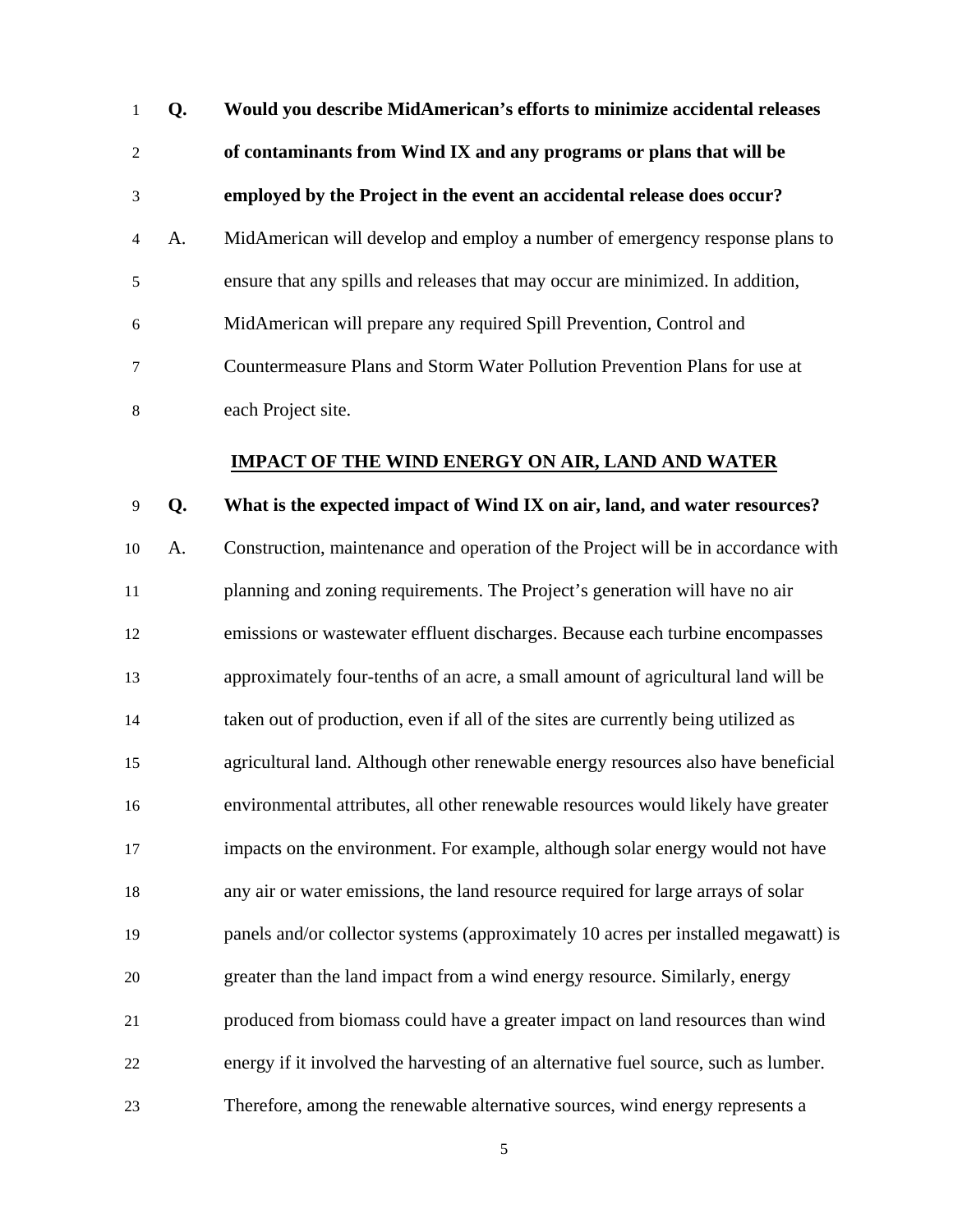| $\mathbf{1}$   |    | leading technology for renewable energy with minimal environmental impacts        |
|----------------|----|-----------------------------------------------------------------------------------|
| $\overline{c}$ |    | and maximum environmental benefits. Therefore, I conclude that the Project will   |
| 3              |    | be consonant with reasonable utilization of air, land, and water resources,       |
| 4              |    | considering available technology and the economics and environmental attributes   |
| 5              |    | of available renewable and conventional generation alternatives.                  |
| 6              | Q. | Please describe how MidAmerican implements measures to protect sensitive          |
| 7              |    | species and habitats.                                                             |
| 8              | A. | There are three statutes which afford protection to avian and bat species in the  |
| 9              |    | U.S.: the Migratory Bird Treaty Act ("MBTA") of 1918; the Bald and Golden         |
| 10             |    | Eagle Protection Act ("BGEPA") of 1940; and the Endangered Species Act            |
| 11             |    | ("ESA") of 1973. All three statutes prohibit unauthorized harm to protected       |
| 12             |    | species. All but three native North American migratory avian species are          |
| 13             |    | protected by the MBTA, and eagles are afforded additional protection under the    |
| 14             |    | BGEPA. In addition, the Indiana bat is listed as endangered under the ESA; it has |
| 15             |    | the potential to occur throughout southern Iowa. All counties in Iowa have been   |
| 16             |    | identified by the U.S. Fish and Wildlife Service ("USFWS") as potentially         |
| 17             |    | containing habitat for the northern long-eared bat, a species which is under      |
| 18             |    | consideration for protection under the Endangered Species Act. In 2012, the       |
| 19             |    | USFWS issued updated guidance, the Land-Based Wind Energy Guidelines, to          |
| 20             |    | advise wind project owners and developers how to address avian and bat risks      |
| 21             |    | under the MBTA and ESA. In 2013, the USFWS issued Eagle Conservation Plan         |
| 22             |    | Guidance to advise wind project owners and developers how to address risks to     |
| 23             |    | eagles under the BGEPA.                                                           |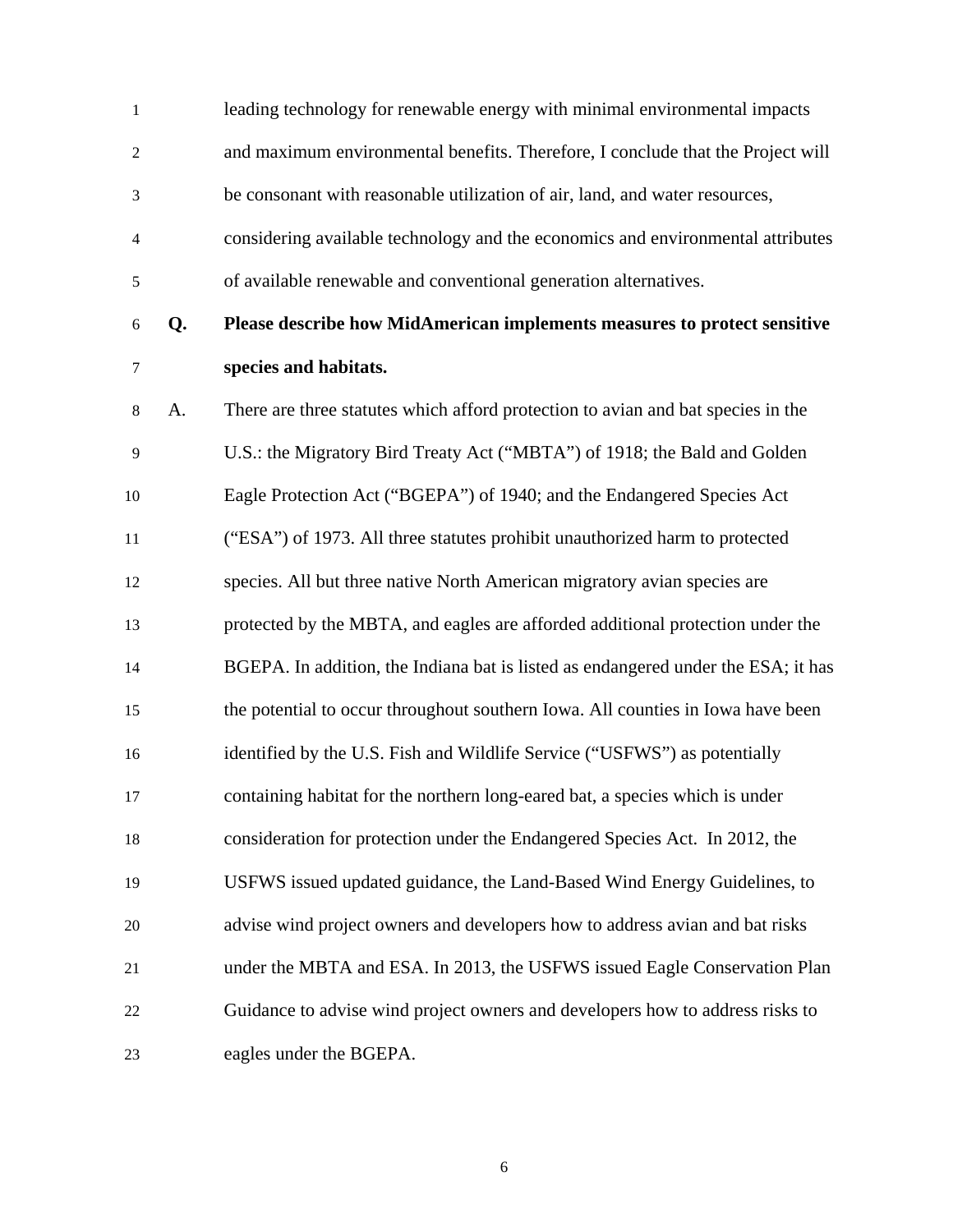| $\mathbf{1}$   |    | MidAmerican thoroughly evaluates proposed project sites to determine the             |
|----------------|----|--------------------------------------------------------------------------------------|
| $\overline{c}$ |    | risk they might pose to protected avian and bat species, and works cooperatively     |
| 3              |    | with the USFWS and IDNR to avoid and minimize those risks. The Wind IX               |
| 4              |    | projects will undergo preconstruction avian surveys to establish baseline avian      |
| 5              |    | presence, preconstruction acoustical monitoring to establish baseline bat presence,  |
| 6              |    | and at least one year of post-construction avian and bat mortality monitoring.       |
| 7              |    | These data will be used to develop site-specific bird and bat conservation strategy  |
| 8              |    | plans that document MidAmerican's efforts to avoid impacts to protected species      |
| 9              |    | where possible, and to mitigate impacts which cannot be avoided.                     |
| 10             | Q. | Will Wind IX be beneficial in minimizing emissions associated with the               |
|                |    |                                                                                      |
| 11             |    | generation of electricity?                                                           |
| 12             | A. | Yes. The Project's generation of electricity will be a source of zero air emissions. |
| 13             |    | To demonstrate the air emission benefits resulting from the installation of the      |
| 14             |    | Project, the table below provides a comparison of MidAmerican's generation           |
| 15             |    | system air emissions rate with and without Wind IX's 162 MW. For purposes of         |
| 16             |    | demonstrating the potential environmental benefits associated with the Project,      |
| 17             |    | the MidAmerican generation system was modeled for the year 2016. <sup>1</sup> The    |
| 18             |    | emissions rates cited below were calculated based on the 2016 modeled, projected     |
| 19             |    | generation for the entirety of MidAmerican's generation resources in that year,      |

<sup>&</sup>lt;sup>1</sup> The year 2016 was modeled under two scenarios; with and without the 162 MW of Wind IX. The first scenario includes all previously approved generation installed by December 31, 2013, plus the remainder of Wind VIII to be installed in 2014 and 2015 (without the 162 MW of Wind IX). The second scenario includes all of MidAmerican's generation resources, including the 162 MW of Wind IX.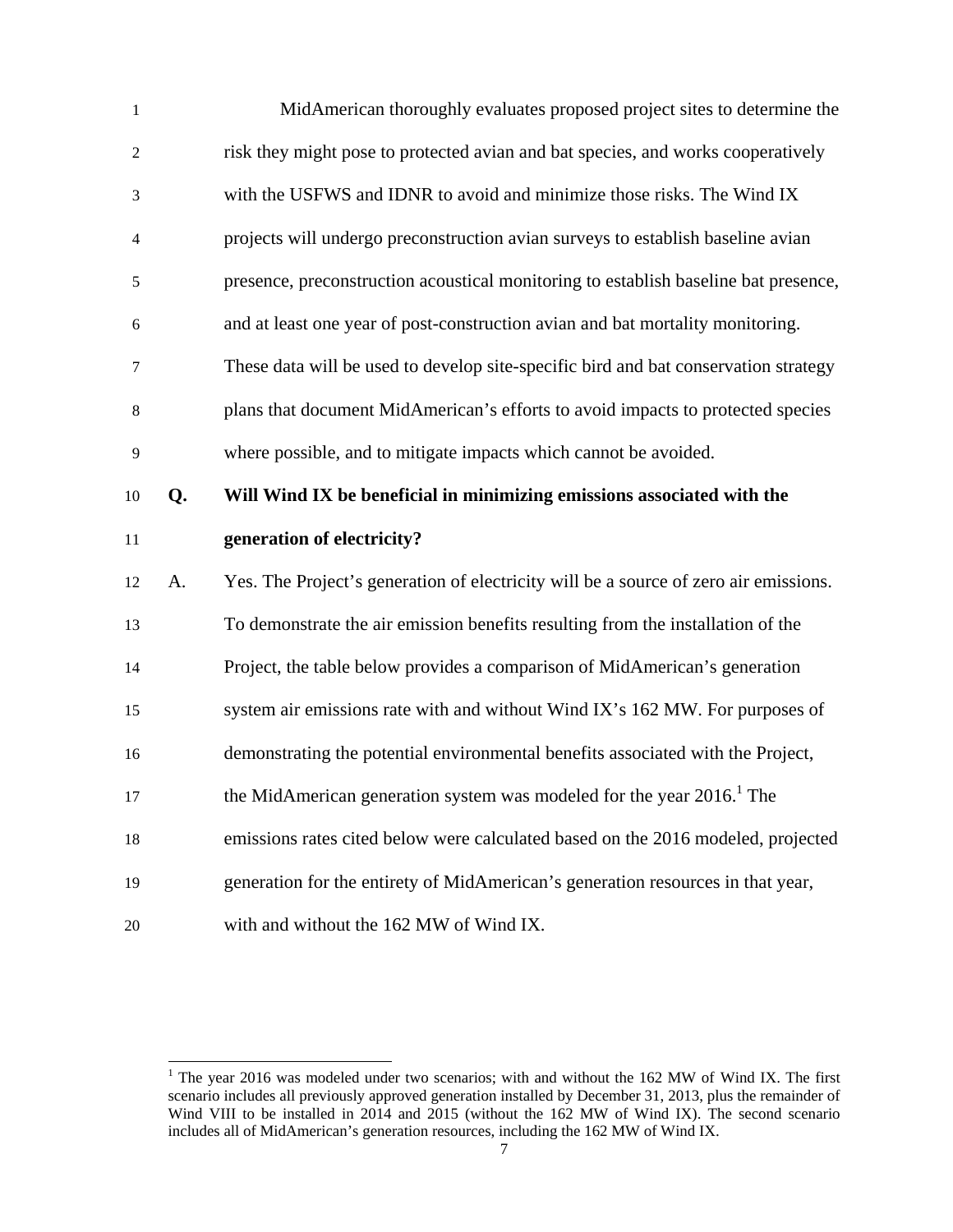|                                                                                                                                                    | <b>MidAmerican Generation System</b>              |                                             |                                             |
|----------------------------------------------------------------------------------------------------------------------------------------------------|---------------------------------------------------|---------------------------------------------|---------------------------------------------|
|                                                                                                                                                    | SO <sub>2</sub><br>pounds per<br>MWh <sup>1</sup> | NO <sub>x</sub><br>pounds per<br><b>MWh</b> | CO <sub>2</sub><br>pounds per<br><b>MWh</b> |
| 2016 MEC emissions with all previously<br>approved generation in service by<br>$12/31/15$ <sup>1</sup><br>(Does not include the 162 MW of Wind IX) | 0.839                                             | 1.320                                       | 1,046                                       |
| 2016 MEC emissions with the 162 MW<br>of Wind $IX^1$                                                                                               | 0.826                                             | 1.300                                       | 1,030                                       |

Notes: 1. The emissions reduction benefits are not solely for MidAmerican's rate base customers.

| 1              | Q. | Why was the year 2016 selected for your analysis of emissions comparison?                   |
|----------------|----|---------------------------------------------------------------------------------------------|
| 2              | A. | The year 2016 would be the first full year that reflects the full impact of all wind        |
| 3              |    | generation potentially added as part of Wind IX, through December 31, 2015.                 |
| $\overline{4}$ |    | Two scenarios were evaluated for 2016 to determine the effect of the 162 MW of              |
| 5              |    | Wind IX: one with the said 162 MW and one without the 162 MW of Wind IX.                    |
| 6              |    | As reflected in the table above, the projected emissions rate for 2016 decreases for        |
| 7              |    | each pollutant if the 162 MW is added to the MidAmerican portfolio under                    |
| 8              |    | Wind IX.                                                                                    |
|                |    |                                                                                             |
|                |    | POTENTIAL REGULATORY EMISSIONS REDUCTION DRIVERS                                            |
| 9              | Q. | What is the status of federal climate change regulation?                                    |
| 10             | A. | On April 2, 2007, the U.S. Supreme Court held that greenhouse gas emissions,                |
| 11             |    | including carbon dioxide, are air pollutants covered by the Clean Air Act. <sup>2</sup> The |
| 12             |    | Supreme Court found that the Environmental Protection Agency ("EPA") was                    |
| 13             |    | required to determine whether or not emissions of greenhouse gases from new                 |
| 14             |    | motor vehicles cause or contribute to air pollution, which may reasonably be                |

l

<sup>2</sup> *Massachusetts v. Environmental Protection Agency*, 549 U.S. 497 (2007).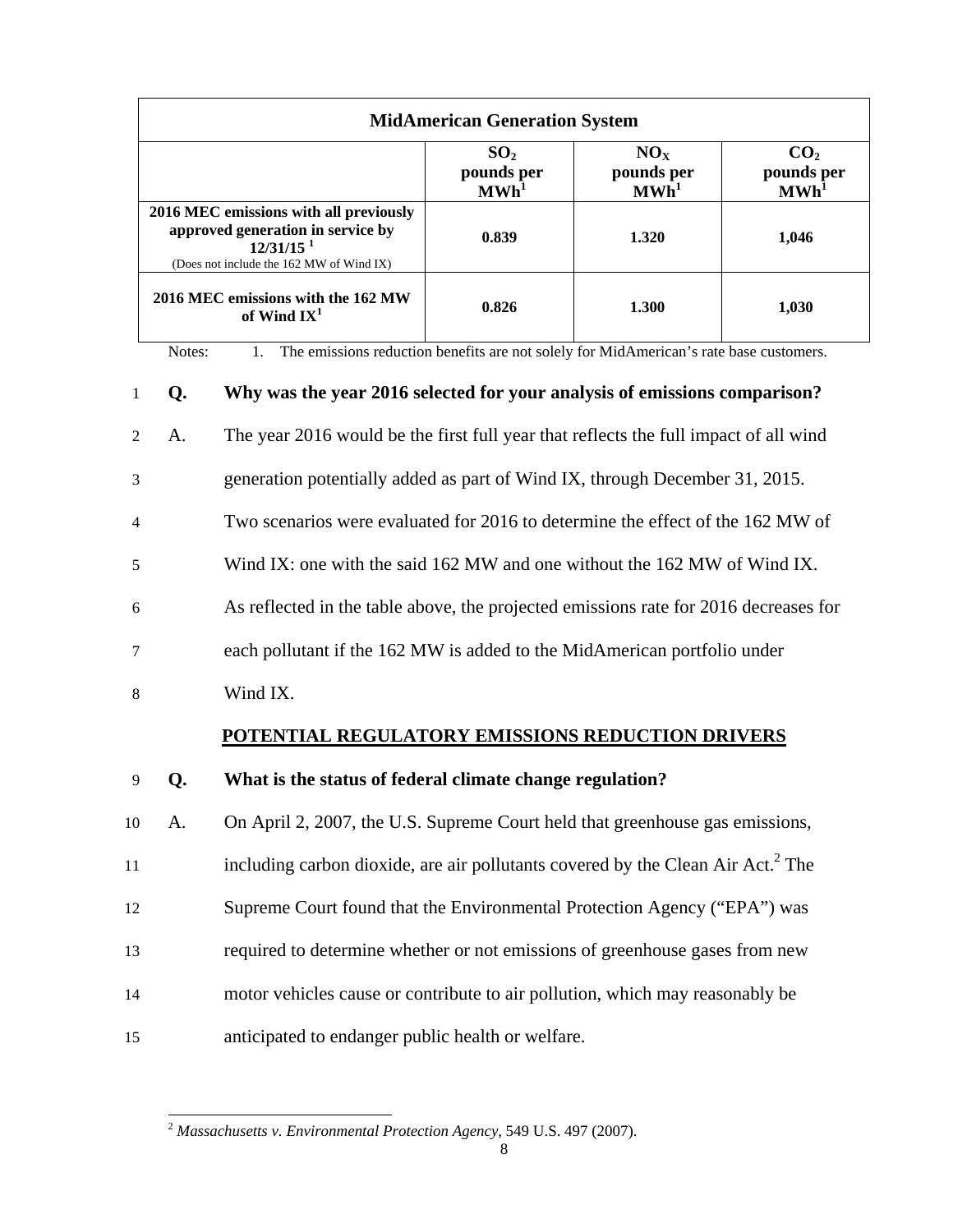| $\mathbf{1}$   |    | In April 2009, the EPA responded to the Supreme Court's decision by                    |
|----------------|----|----------------------------------------------------------------------------------------|
| $\overline{c}$ |    | proposing a finding that greenhouse gases do contribute to air pollution that may      |
| 3              |    | endanger public health or welfare. EPA finalized this Endangerment Finding on          |
| 4              |    | December 7, 2009. Subsequently in June 2010, EPA finalized a greenhouse gas            |
| 5              |    | emissions Tailoring Rule to "tailor" the major source applicability thresholds for     |
| 6              |    | greenhouse gas emissions under the Prevention of Significant Deterioration and         |
| 7              |    | Title V programs of the Clean Air Act and to set a Prevention of Significant           |
| 8              |    | Deterioration significant emission increase threshold for greenhouse gas               |
| 9              |    | emissions. The Tailoring Rule focuses on the largest sources, increasing the           |
| 10             |    | emission thresholds at which Prevention of Significant Deterioration ("PSD")           |
| 11             |    | requirements become applicable to greenhouse gases, as compared to other               |
| 12             |    | regulated pollutants. Without the Tailoring Rule, lower emission thresholds would      |
| 13             |    | take effect, requiring a multitude of stationary sources to obtain Clean Air Act       |
| 14             |    | permit coverage, in what EPA has deemed "absurd results" in its defense of the         |
| 15             |    | Tailoring Rule.                                                                        |
| 16             |    | In a June 23, 2014, decision <sup>3</sup> , the U.S. Supreme Court vacated part of the |
| 17             |    | Tailoring Rule, determining that EPA had overreached its authority under the           |
| 18             |    | Clean Air Act to modify the PSD applicability thresholds. As a result, a source        |
| 19             |    | may not trigger PSD or Title V permitting requirements solely on the basis of its      |
| 20             |    | greenhouse gas emissions, but sources which must obtain PSD or Title V permits         |
| 21             |    | anyway must incorporate greenhouse gases into those permits.                           |
| 22             | Q. | Are there other rules that address greenhouse gas emissions besides the                |
| 23             |    | <b>Tailoring Rule?</b>                                                                 |

l <sup>3</sup> *Utility Air Regulatory Group v. Environmental Protection Agency*, Slip Op. No. 12-1146.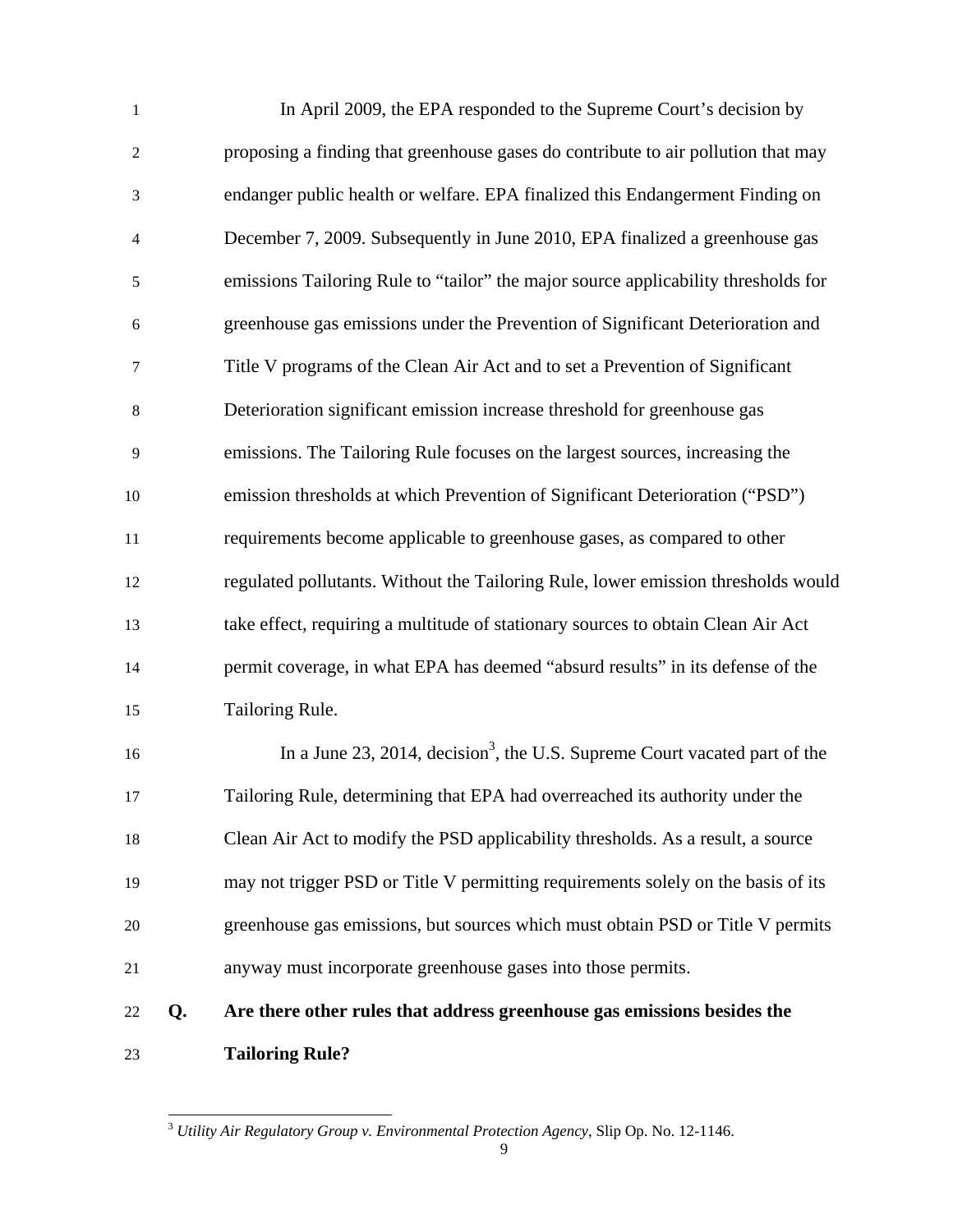1 A. Yes, there are three proposed rules that would directly limit carbon dioxide 2 emissions from power plants.

| $\mathfrak{Z}$ | On January 8, 2014, the EPA re-proposed its Carbon Pollution Standard                        |
|----------------|----------------------------------------------------------------------------------------------|
| $\overline{4}$ | for New Power Plants. <sup>4</sup> These new source performance standards for greenhouse     |
| $\sqrt{5}$     | gases would apply to new fossil fuel-fired power plants greater than 25 megawatts            |
| 6              | and would affect all fossil fuels, including coal and natural gas. The proposed rule         |
| $\tau$         | would establish a new source performance standard of 1,000 pounds of carbon                  |
| $\,8\,$        | dioxide per megawatt-hour $(CO2 lb/MWh)$ for large natural gas-fueled plants and             |
| 9              | $1,100$ CO <sub>2</sub> lb/MWh for new coal-fueled plants. The agency expects that new coal- |
| 10             | fueled power plants could meet this standard with the installation of carbon                 |
| 11             | capture and sequestration technology. Once finalized, a carbon standard for new              |
| 12             | units would trigger requirements under the Clean Air Act to develop standards for            |
| 13             | existing units as well. EPA has not taken action to finalize the proposed carbon             |
| 14             | standard for new units as of the time of this filing.                                        |
| 15             | On June 2, 2014, the EPA proposed regulations to address greenhouse gas                      |
| 16             | emissions from existing fossil-fueled generating facilities, referred to as the Clean        |
| 17             | Power Plan, under Section 111(d) of the Clean Air Act. <sup>5</sup> The Clean Power Plan     |
| 18             | aims to reduce carbon dioxide emissions from existing power plants 30% from                  |
| 19             | 2005 levels by 2030 based on a 2012 emissions baseline. The rule would set                   |
| 20             | unique carbon dioxide emissions intensity targets (i.e., pounds of carbon dioxide            |
| 21             | per megawatt-hour) for each state.                                                           |

22 The EPA's proposal calculated state-specific emission rate targets to be 23 achieved based on four building blocks that it determined were the "Best System

 4 79 Fed. Reg. 5, 1430 *et seq*. 5

<sup>&</sup>lt;sup>5</sup> Carbon Pollution Emission Guidelines for Existing Stationary Sources: Electric Utility Generating Units, which the agency calls the Clean Power Plan, 79 Fed. Reg. 117, 34,830 *et seq.*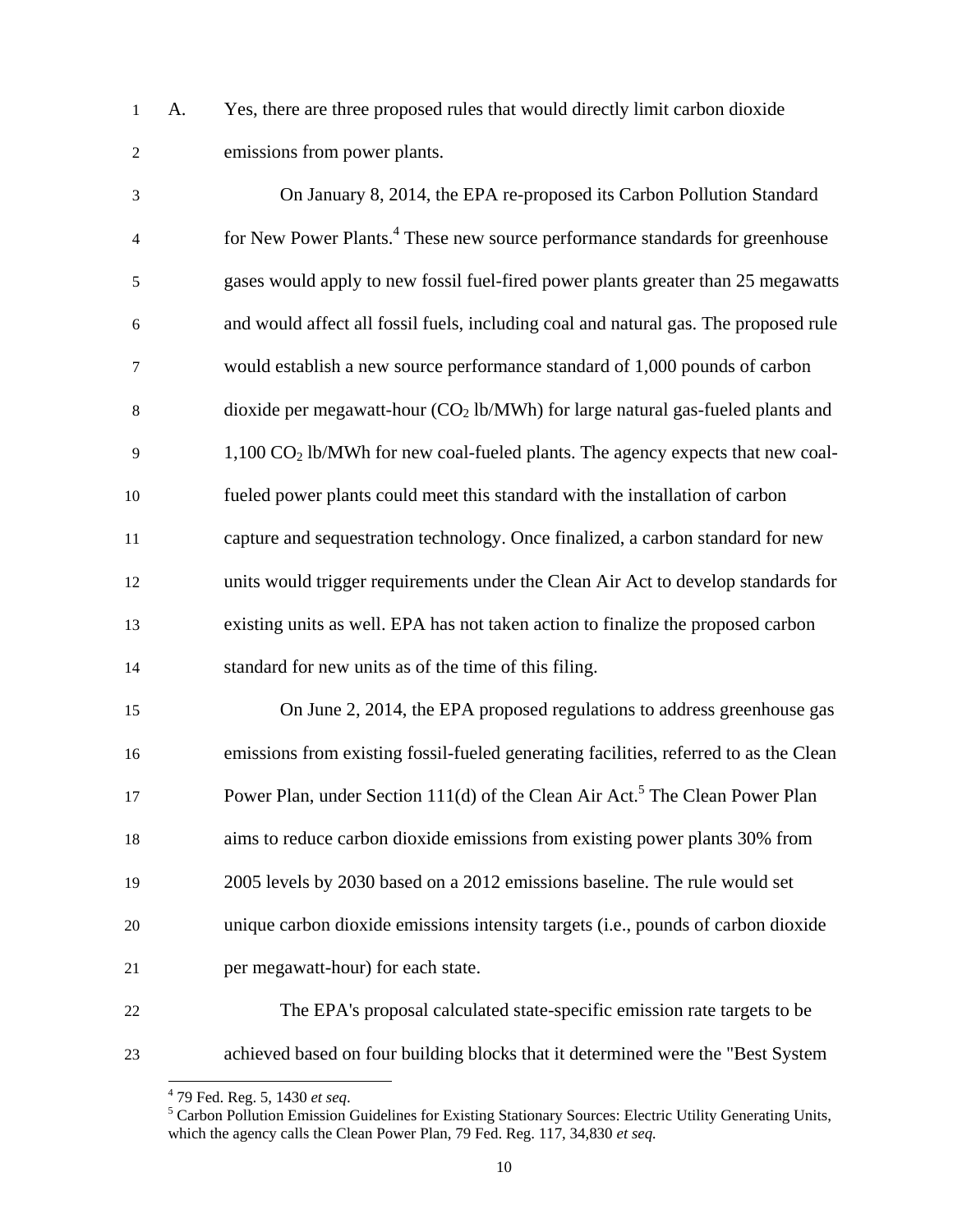| $\mathbf{1}$             | of Emission Reduction." The four building blocks include: (a) a 6% heat rate              |
|--------------------------|-------------------------------------------------------------------------------------------|
| $\mathbf{2}$             | improvement from coal-fueled generating facilities; (b) increased utilization of          |
| 3                        | existing combined-cycle natural gas-fueled generating facilities to 70% capacity          |
| $\overline{\mathcal{A}}$ | factors; (c) increased deployment of renewable and non-carbon generating                  |
| 5                        | resources; and (d) increased energy efficiency. Under the EPA's proposal, states          |
| 6                        | may utilize any measure to achieve the specified emission reduction goals, with           |
| 7                        | an initial implementation period of 2020-2029 and the final goal to be achieved           |
| $8\,$                    | by 2030. The EPA is taking comment on its proposal until October 16, 2014, and            |
| 9                        | is scheduled to issue final rules in June 2015.                                           |
| 10                       | Also on June 2, 2014, EPA proposed regulations to address greenhouse                      |
| $11\,$                   | gas emissions from modified or reconstructed fossil-fueled generating facilities          |
| 12                       | under Section 111(b) of the Clean Air Act. <sup>6</sup> A modification is any physical or |
| 13                       | operational change that increases a unit's emissions; reconstruction involves the         |
| 14                       | replacement of facility components to an extent that the capital cost of the new          |
| 15                       | components exceeds 50% of the capital cost to construct an entirely new                   |
| 16                       | comparable facility. Under the proposal, reconstructed fossil-fueled sources              |
| 17                       | would have to meet a limit of $1,900-2,100 \text{ CO}_2$ lb/MWh, depending on the size    |
| 18                       | the unit. Modified fossil-fueled sources would need to meet a unit-specific limit         |
| 19                       | based on an energy efficiency improvement audit of the facility. Reconstructed            |
| 20                       | and modified natural gas-fueled units would need to meet the same standard                |
| 21                       | proposed in the new sources rule, $1,000-1,100 \text{ CO}_2$ lb/MWh, depending on the     |
| $22\,$                   | size of the unit. The EPA is taking comment on the modified sources proposal              |
| 23                       | through October 16, 2014.                                                                 |

<sup>&</sup>lt;sup>6</sup> Carbon Pollution Emission Guidelines for Modified and Reconstructed Sources: Electric Utility Generating Units, 79 Fed. Reg. 117, 34,960 *et seq.*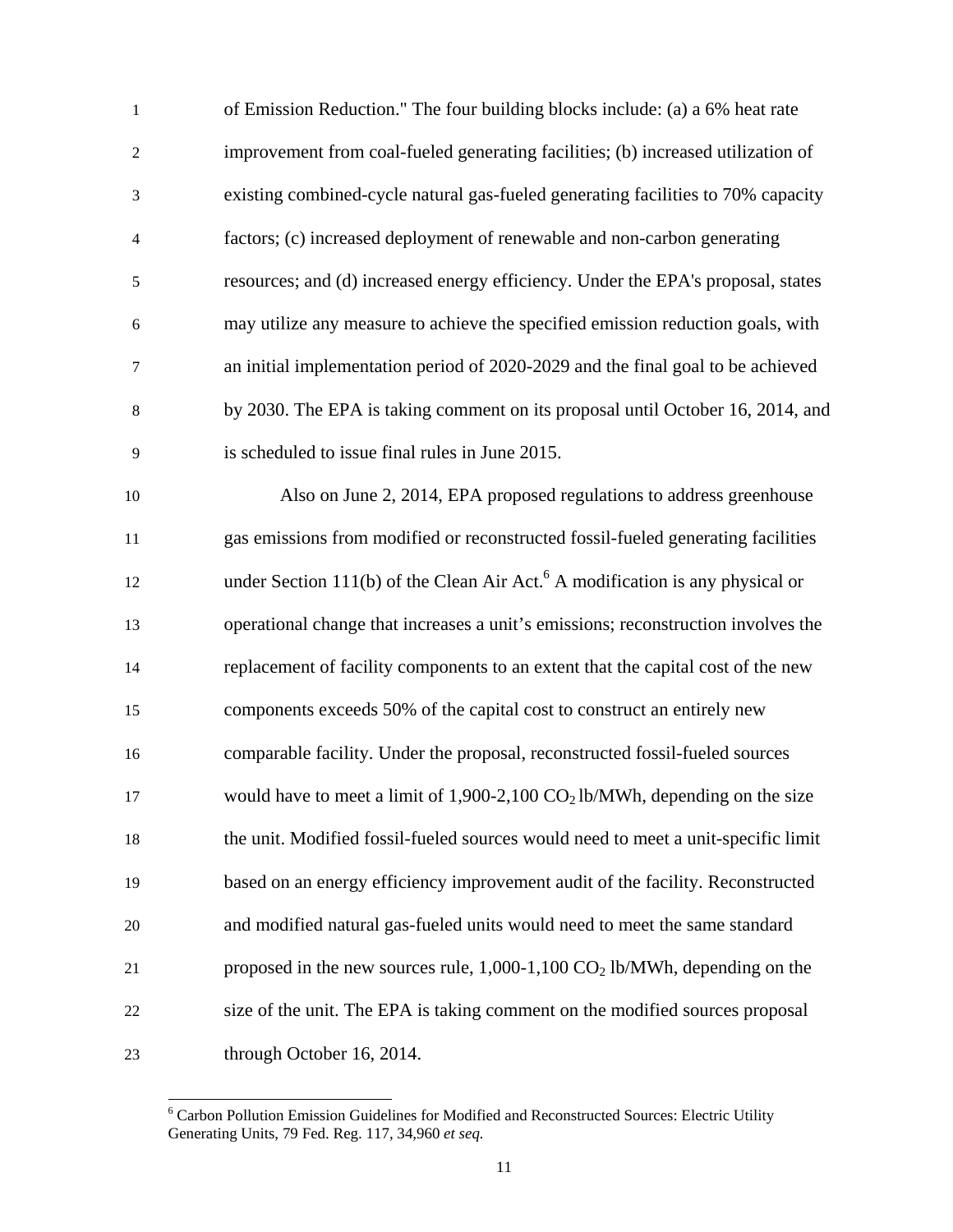1 **Q. What is your expectation regarding further governmental restrictions on air**  2 **emissions from fossil-fueled generation?**  3 A. I believe the trend line clearly points toward a continued tightening of the 4 restrictions over time. While the future of legislative changes remains unclear (see 5 below), the actions of the Executive Branch continue to signal growing 6 restrictions on fossil-fueled generation. 7 **Q. Are there regulations in addition to potential carbon restraints that affect**  8 **fossil-fueled generation?**  9 A. Yes. There are three additional rules with significant impacts to fossil-fueled 10 generation, including the Mercury and Air Toxics Standards ("MATS"), the 11 proposed coal combustion residuals ("CCR") rule, and the proposed Effluent 12 Limitation Guidelines ("ELGs") rule. 13 Mercury and Air Toxics Standards. On February 16, 2012, EPA finalized 14 the MATS for fossil-fueled electric generating sources, and established maximum 15 achievable control technology limits on emissions of mercury, non-mercury 16 metals, and acid gases. The standards target a 90% reduction in mercury 17 emissions, an 88% reduction in acid gas emissions, and a 41% reduction in sulfur 18 dioxide emissions beyond those reductions expected from interstate-transport 19 rules for air emissions. 20 The MATS limits established by EPA are based on control efficiencies 21 expected from the installation of scrubbers for sulfur dioxide and acid gases, 22 baghouses for metals, and activated carbon injection for mercury. The EPA 23 expects facilities to comply with the new standards through a combination of 24 strategies, including the use of existing emission controls, upgrades to existing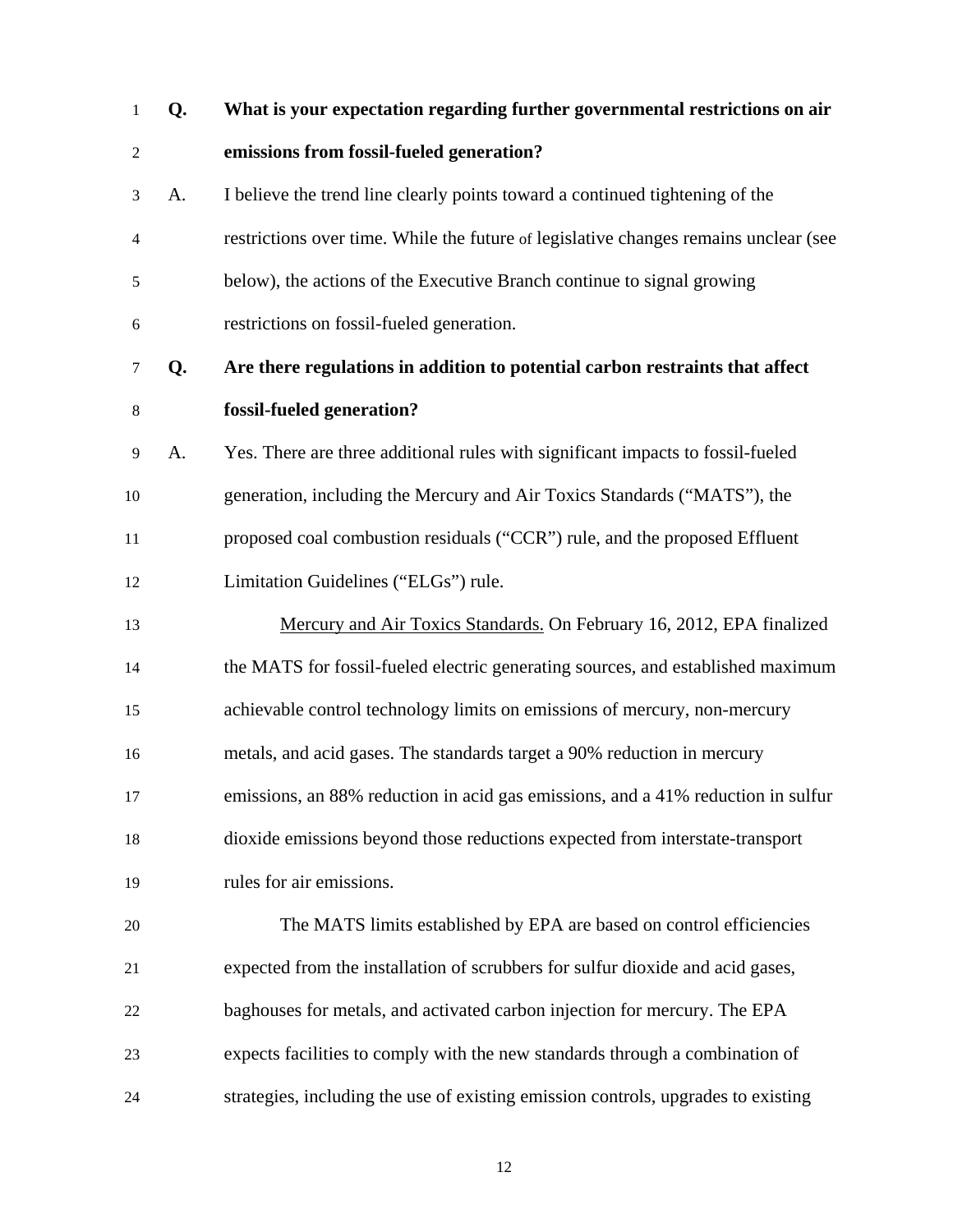1 controls, installation of new emission controls, and fuel switching. In the event 2 that one of these strategies is not technically or economically feasible, the unit 3 must be shutdown.

4 Coal Combustion Residuals proposed rule. In December 2008, an ash 5 impoundment dike at the Tennessee Valley Authority's Kingston power plant 6 collapsed after heavy rain, releasing a significant amount of fly ash and bottom 7 ash, coal combustion byproducts, and water to the area surrounding the plant. In 8 light of this incident, federal and state officials have called for greater regulation 9 of the storage and disposal of coal combustion byproducts. In May 2010, the 10 Environmental Protection Agency released a proposed rule to regulate the 11 management and disposal of coal combustion byproducts, presenting two 12 alternatives to regulation under the Resource Conservation and Recovery Act 13 ("RCRA"). One option was to regulate coal combustion byproducts under RCRA 14 Subtitle C as a hazardous or "special waste," which would require special 15 handling of coal combustion byproducts from the point of generation and impose 16 restrictions on disposal. The other option was to regulate coal combustion 17 byproducts under RCRA Subtitle D through the establishment of minimum 18 nationwide standards for the disposal of those materials. Under either option, 19 surface impoundments utilized for coal combustion byproducts would have to be 20 closed unless they met more stringent regulatory requirements. In addition, more 21 stringent requirements would be implemented for new ash landfills and 22 expansions of existing ash landfills. EPA has entered into a settlement agreement 23 with environmental groups and ash marketers to make a final decision on the 24 Subtitle D rule by December 19, 2014.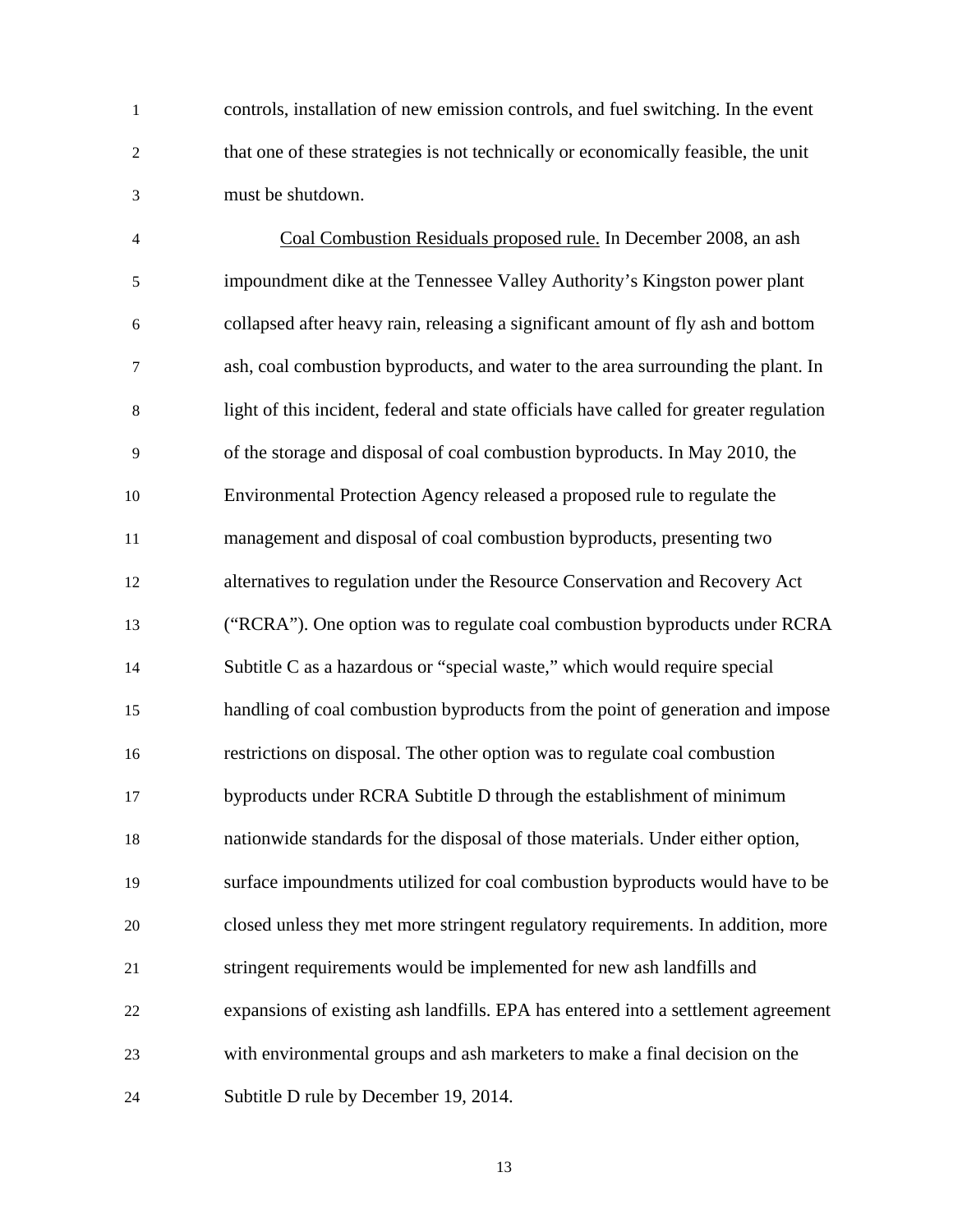| $\mathbf{1}$   |    | Effluent Limitation Guidelines proposed rule. On April 19, 2013, the               |
|----------------|----|------------------------------------------------------------------------------------|
| $\overline{c}$ |    | Environmental Protection Agency released a prepublication copy of its proposed     |
| 3              |    | Effluent Limitation Guidelines and Standards for the Steam Electric Power          |
| $\overline{4}$ |    | Generating Industry, which would update wastewater discharge rules and limits.     |
| 5              |    | Nuclear, coal, oil and natural gas-fueled power plants that generate more than 50  |
| 6              |    | megawatts of power would be required to limit discharges of pollutants from a      |
| 7              |    | variety of waste streams under the proposed effluent guidelines. The effluent      |
| 8              |    | guidelines would address mercury, zinc, phosphorous, selenium and other            |
| 9              |    | pollutants discharges to surface waters through wastewater, coal ash ponds and     |
| 10             |    | flue gas desulfurization systems. The proposed limits would be phased in between   |
| 11             |    | 2017 and 2022. The proposed rule would establish new or additional requirements    |
| 12             |    | for wastewater from flue gas desulfurization, fly ash, bottom ash, flue gas        |
| 13             |    | mercury control, combustion residual leachate from landfills and surface           |
| 14             |    | impoundments, nonchemical metal cleaning wastes, and gasification of fuels such    |
| 15             |    | as coal and petroleum coke. EPA presented four preferred alternatives for existing |
| 16             |    | power plants and one preferred alternative for controlling discharges from new     |
| 17             |    | power plants. EPA intends to finalize the ELG rule by September 2015.              |
| 18             | Q. | How will these rules affect wind generation?                                       |
| 19             | A. | Because wind generation is a zero-emission and zero-discharge source of            |
| 20             |    | generation, these rules will increase wind generation's relative competitive value |
| 21             |    | and customer benefits as compared to fossil-fueled sources of generation.          |
|                |    | POTENTIAL LEGISLATIVE EMISSIONS REDUCTION DRIVERS                                  |
| 22             | Q. | What is the status of federal and state climate change legislation?                |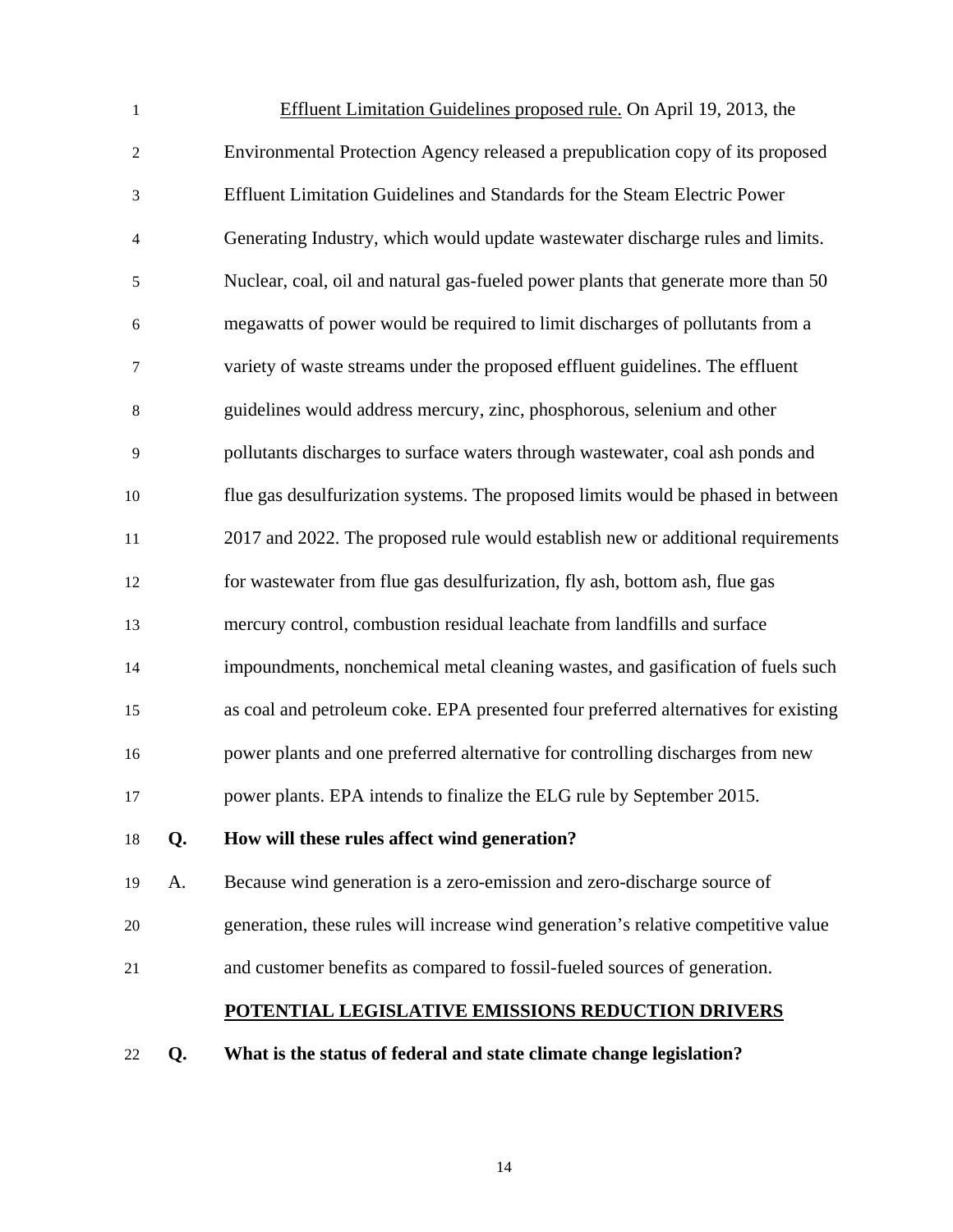| $\mathbf 1$    | A. | While significant measures to regulate greenhouse gas emissions at the federal     |
|----------------|----|------------------------------------------------------------------------------------|
| $\overline{2}$ |    | level were considered by the United States Congress in 2010, comprehensive         |
| 3              |    | climate change legislation has not been adopted.                                   |
| $\overline{4}$ |    | A number of states have developed climate registries and climate action            |
| 5              |    | plans, but few have progressed to requiring binding emission reductions. Neither   |
| 6              |    | the Midwest Greenhouse Gas Accord nor the policy options developed by the          |
| 7              |    | Iowa Climate Change Advisory Council have moved forward with any                   |
| 8              |    | recommended binding emission reductions in Iowa.                                   |
| 9              |    | The Regional Greenhouse Gas Initiative in several Northeast and Mid-               |
| 10             |    | Atlantic states requires the reduction of carbon dioxide emissions from the power  |
| 11             |    | sector of 10% by 2018. In the Western U.S., currently only California has          |
| 12             |    | implemented binding emissions reductions requirements. In 2006, California         |
| 13             |    | enacted Assembly Bill 32, the Global Warming Solutions Act, which would            |
| 14             |    | reduce California's greenhouse gas emissions to 1990 levels by 2020. It directed   |
| 15             |    | the California Air Resources Board to begin developing discrete early actions to   |
| 16             |    | reduce greenhouse gases while also preparing a scoping plan to identify how best   |
| 17             |    | to reach the 2020 limit. Pursuant to the authority of the Global Warming Solutions |
| 18             |    | Act, in October 2011, the California Air Resources Board adopted a greenhouse      |
| 19             |    | gas cap-and-trade program with an effective date of January 1, 2012; compliance    |
| 20             |    | obligations were imposed on regulated entities beginning in 2013. The first        |
| 21             |    | auction of greenhouse gas allowances was held in California in November 2012       |
| 22             |    | with subsequent auctions being held quarterly.                                     |
| 23             | Q. | How is MidAmerican addressing climate change regulation?                           |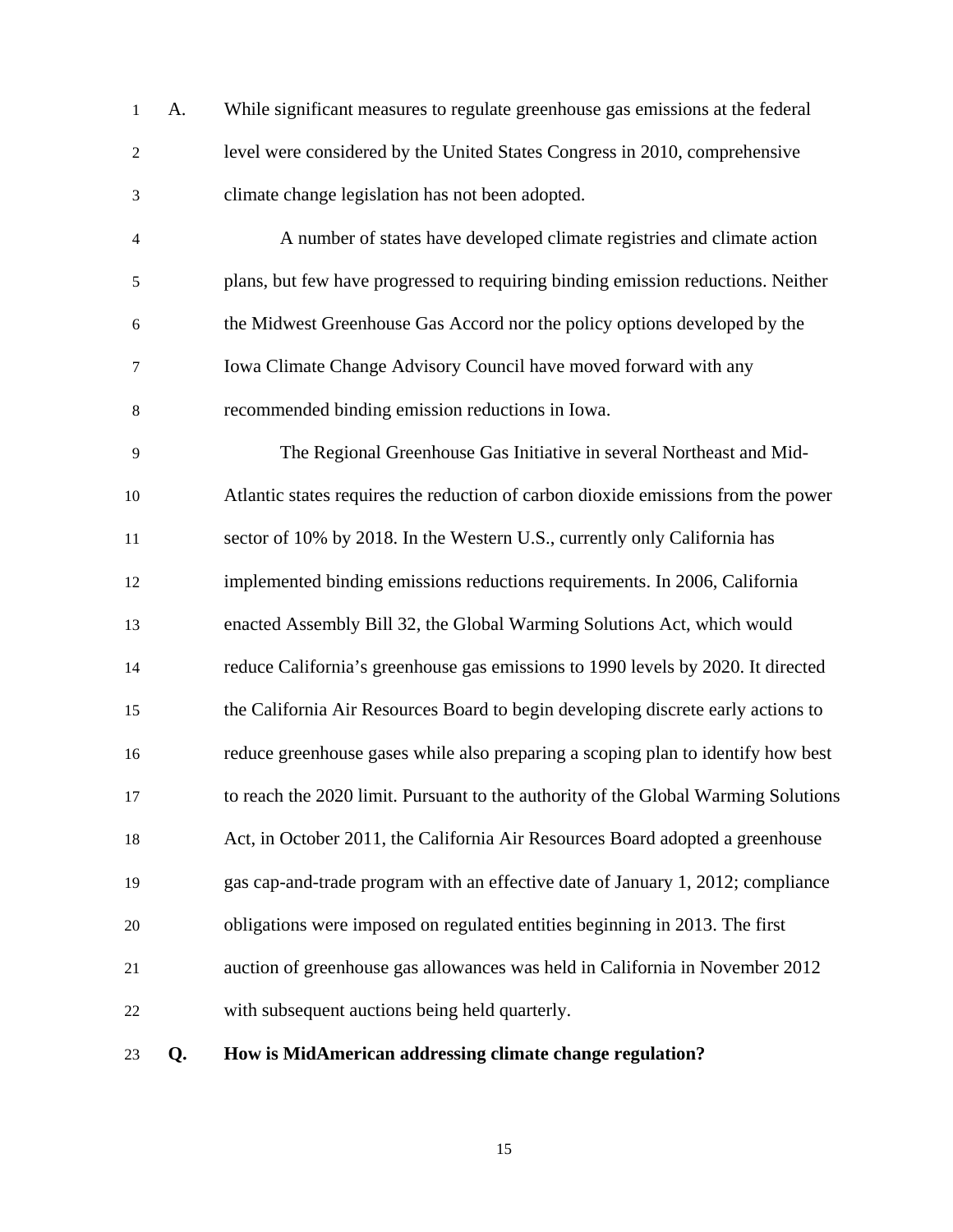1 A. Climate change represents a major policy issue that will have future, potentially 2 significant, implications for MidAmerican and every other generator of 3 electricity. MidAmerican follows these issues closely to determine the impact on 4 its facilities and planning for future facilities. MidAmerican supports the 5 development of a responsible climate policy that addresses global climate change 6 and reduces greenhouse gas emissions while ensuring reasonably priced energy 7 for consumers.

8 MidAmerican recently completed emissions reductions projects at two of 9 its facilities, Neal Energy Center Unit 3 and Neal Energy Center Unit 4. These 10 activities included projects to reduce greenhouse gas emissions via plant 11 efficiency improvements incorporated into the air quality control system permits 12 issued by the Iowa Department of Natural Resources. In order to meet certain 13 environmental requirements, MidAmerican will retire four coal-fueled units – 14 Neal Energy Center Units 1 and 2 and Walter Scott Energy Center Units 1 and 2 – 15 by April 2016. MidAmerican will also cease burning coal at Riverside Generating 16 Station, limiting the facility to natural gas combustion, by April 2016. These 17 retirements and operational changes further reduce MidAmerican's  $CO<sub>2</sub>$ 18 emissions.

19 In addition to these projects, MidAmerican is investing in renewable 20 generation sources and energy efficiency programs, both of which assist in 21 mitigating risk associated with climate change regulation, while meeting customer 22 needs.

23 **Q. How would a limit on carbon impact different generation resources?**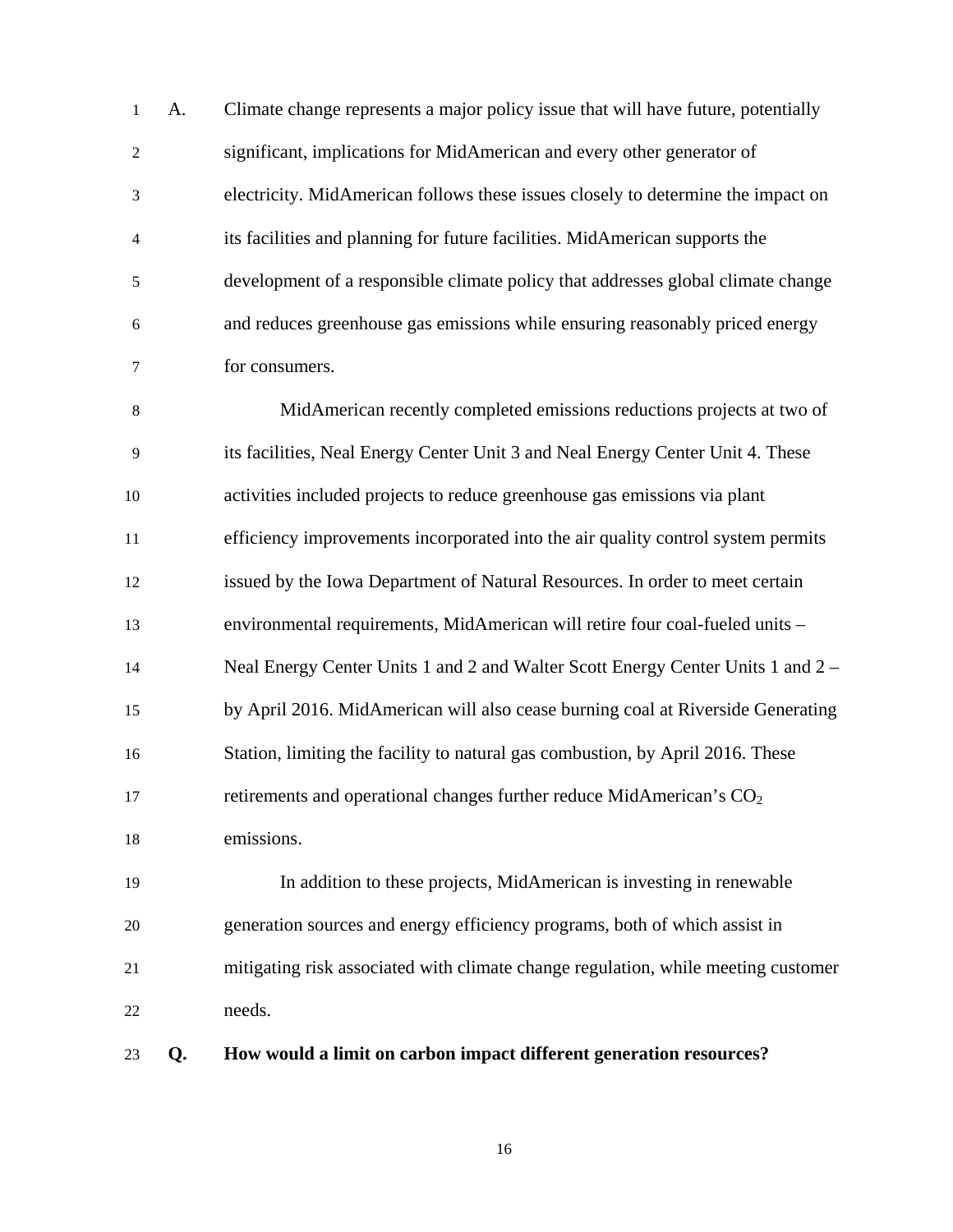| 1                | A. | The greater the carbon intensity (i.e., pounds of carbon dioxide emitted per MWh)   |
|------------------|----|-------------------------------------------------------------------------------------|
| $\boldsymbol{2}$ |    | of the generating resource, the greater the impact on the cost of generation. By    |
| 3                |    | way of comparison, coal resources produce approximately one ton of carbon           |
| 4                |    | dioxide per megawatt hour, gas resources produce approximately a half a ton of      |
| 5                |    | carbon dioxide per megawatt hour, and wind resources produce no carbon              |
| 6                |    | dioxide. Therefore, every dollar per ton of carbon dioxide imposed by a carbon      |
| 7                |    | limit increases the cost of coal generation approximately one dollar per megawatt   |
| $\,8\,$          |    | hour, or fifty cents per megawatt hour for gas generation. Obviously there would    |
| 9                |    | be no corresponding increase in the cost of wind generation.                        |
| 10               | Q. | What impact will carbon limits have on the wind generation?                         |
| 11               | A. | Because the wind generation is a zero emission source of generation, any form of    |
| 12               |    | carbon limits will increase its relative competitive value and customer benefits as |
| 13               |    | compared to carbon-emitting sources of generation. In addition, energy generated    |
| 14               |    | by a zero carbon emission source will help improve a fleet's overall carbon         |
| 15               |    | intensity.                                                                          |
| 16               | Q. | Is it prudent to invest in more wind generation now?                                |
| 17               | A. | Yes. As noted in environmental testimony in MidAmerican's earlier wind              |
| 18               |    | projects, we have anticipated a carbon-constrained future and we have worked to     |
| 19               |    | diversify our generating fleet with additional low and zero-carbon emitting         |
| $20\,$           |    | sources. Carbon constraints will only raise the value of wind generation compared   |
| 21               |    | to other sources of generation that produce emissions, such as coal-fueled or gas-  |
| 22               |    | fueled electric generating units. This is readily apparent in EPA's proposed Clean  |
| 23               |    | Power Plan, under which states have the flexibility to count renewable energy       |
|                  |    |                                                                                     |

24 generation towards compliance with their emission targets. Although the final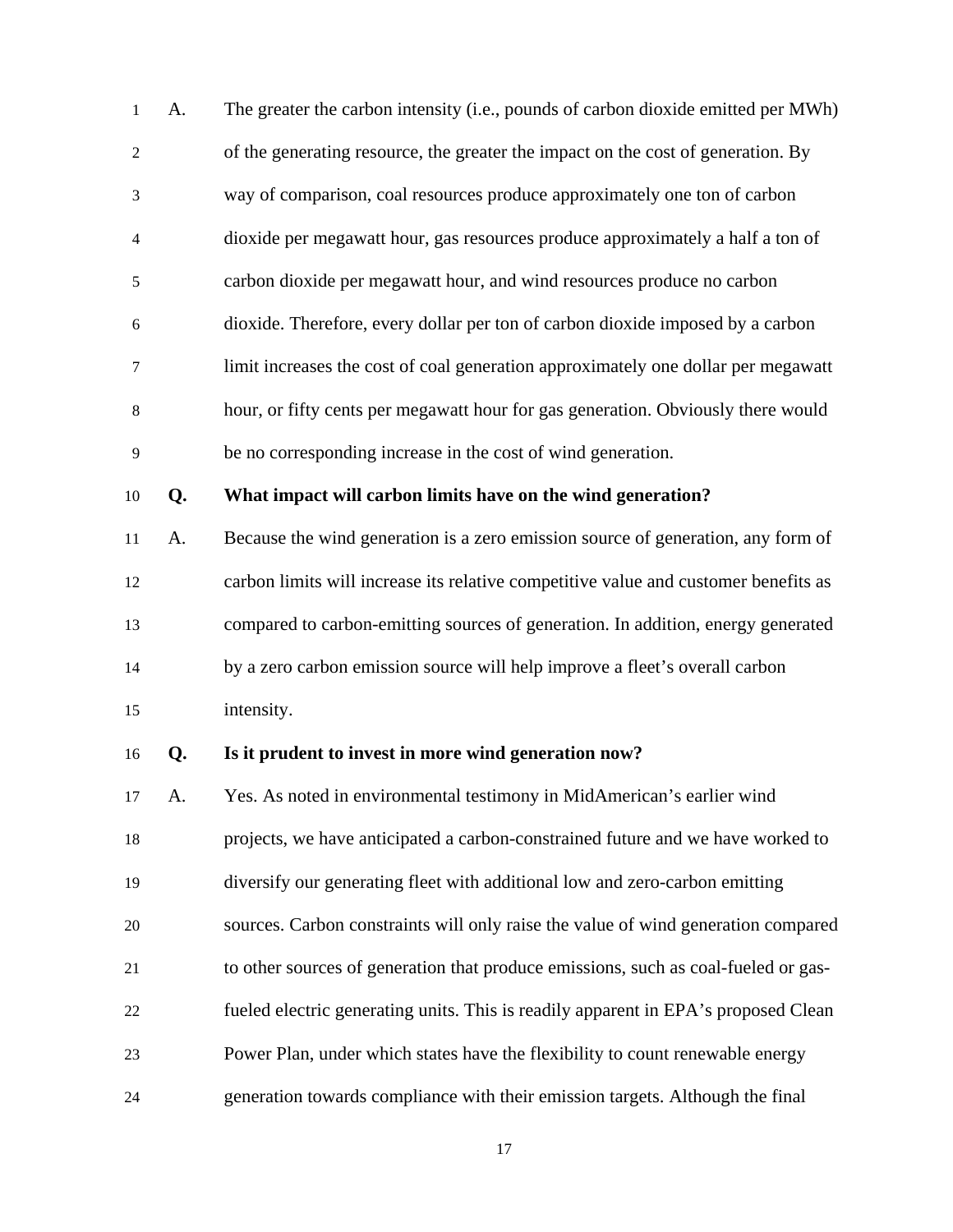| $\mathbf{1}$   |    | content of future carbon regulations is not yet known, preparing for future carbon |
|----------------|----|------------------------------------------------------------------------------------|
| 2              |    | constraints, in whatever form they take, by expanding MidAmerican's wind           |
| 3              |    | portfolio now is a prudent investment. Further, adding wind generation is also     |
| $\overline{4}$ |    | beneficial in reducing the intensity of other regulated emissions.                 |
| 5              | Q. | Please summarize the environmental impact that you believe will result from        |
| 6              |    | the construction of Wind IX.                                                       |
|                |    |                                                                                    |
|                | A. | I believe the Project will have a minimal impact on the environment, and           |
| 8              |    | represents a sound investment in preparation for future carbon and other           |
| 9              |    | environmental constraints.                                                         |

11 A. Yes, it does.